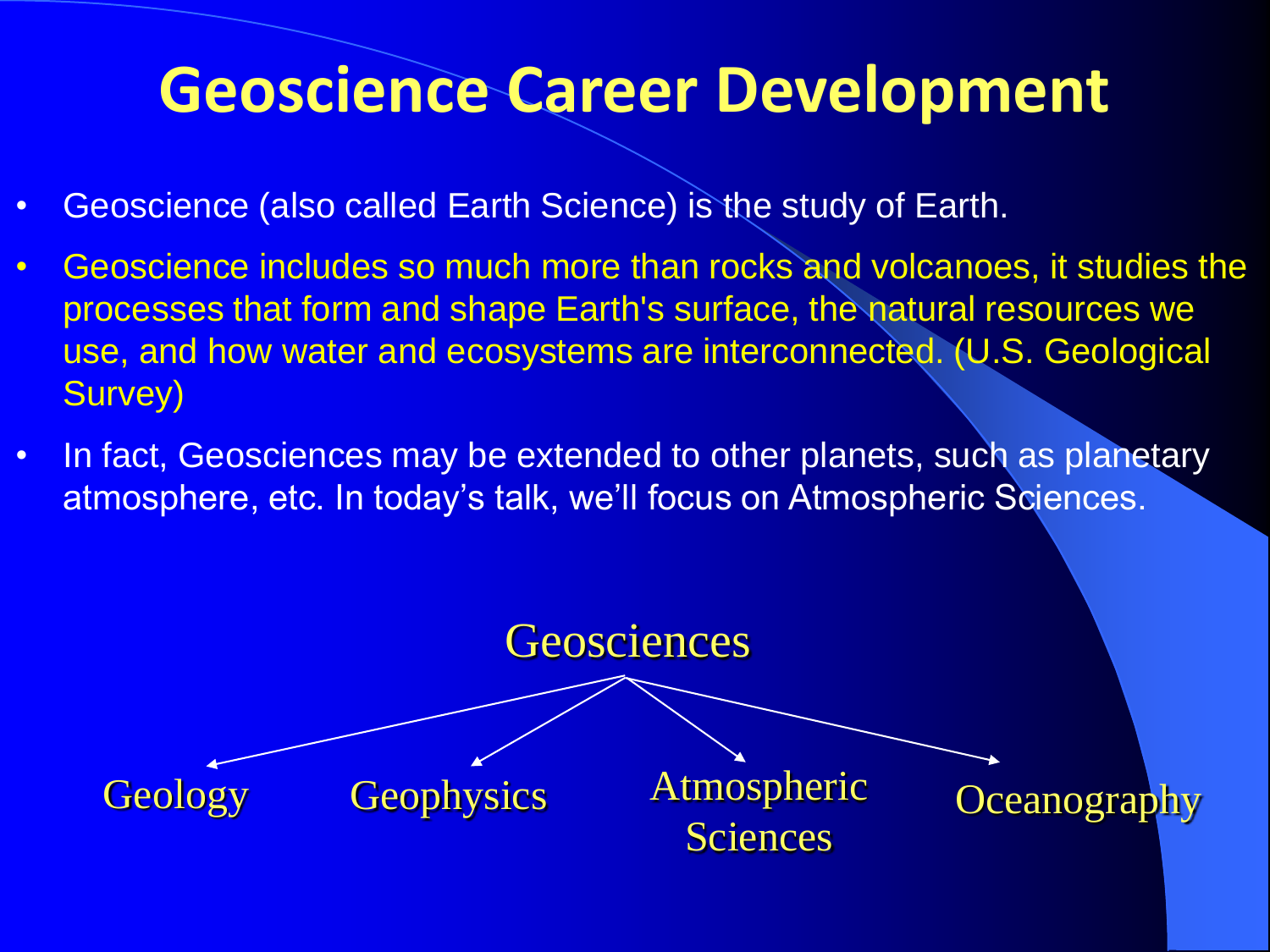## **Atmospheric Science Career Development**

• To understand the AS job options, one needs to understand the scope of the AS.

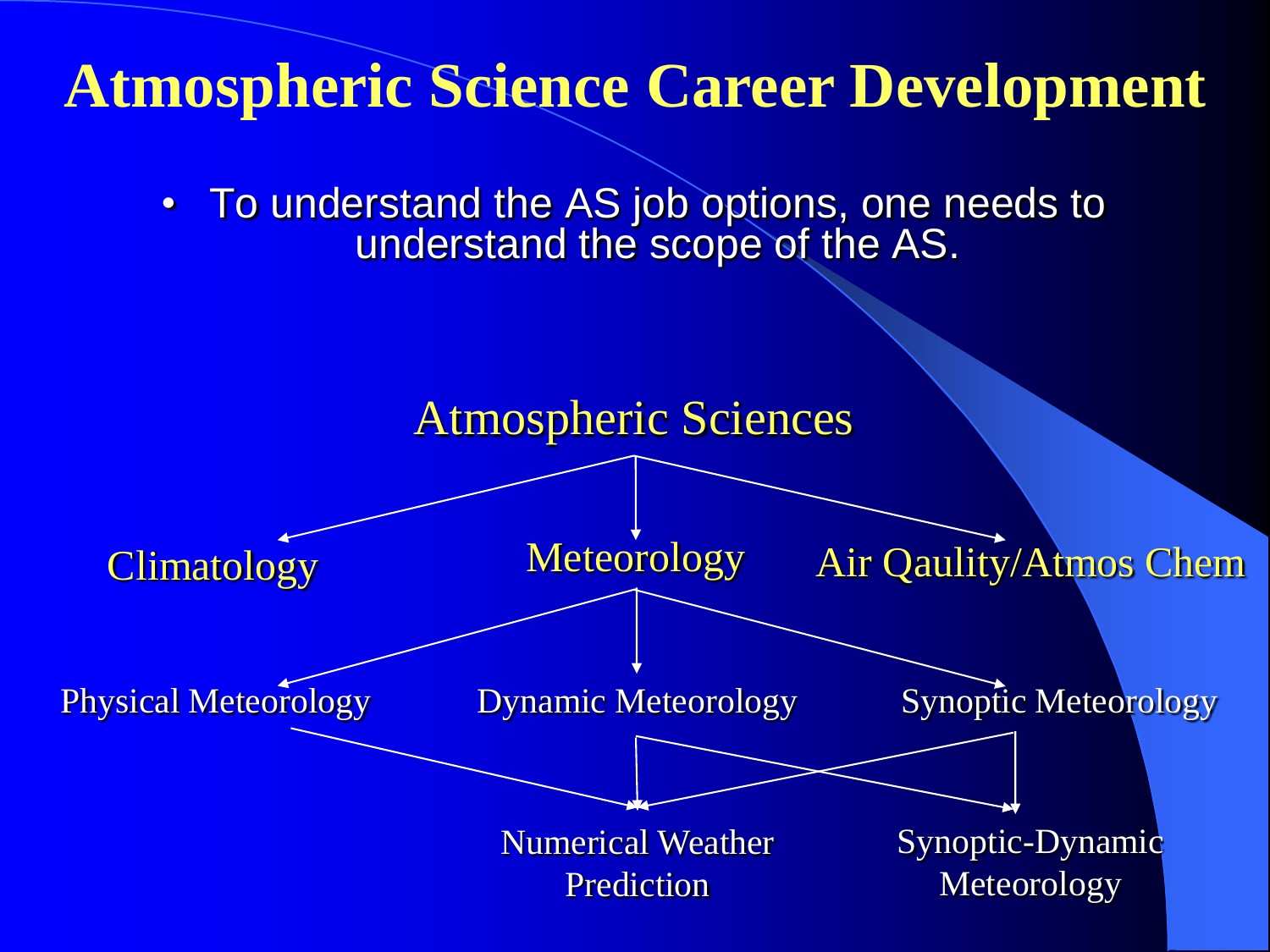#### Career Track 1: Meteorology

- ▶ Meteorologist for the National Weather Service
- $\triangleright$  Broadcast meteorology
- **Staduate school for future research jobs**
- ▶ Research positions at NOAA, NASA, DoE, DoD, EPA, USDA, State **Governments**
- $\triangleright$  NASA atmospheric scientists, who also study, measure, and simulate planetary atmospheres.
- $\triangleright$  Weather modeler, analyst, or forecaster for industry, commerce, airlines, government, alternative energy companies
- Military weather officer (Air Force, Navy, NOAA Corp, etc.)
- $\triangleright$  Private weather prediction firms
- Airline Meteorologists
- $\triangleright$  Renewable Energy Siting and Forecasting
- \* Do your own search on AMS Career Guide for AS positions.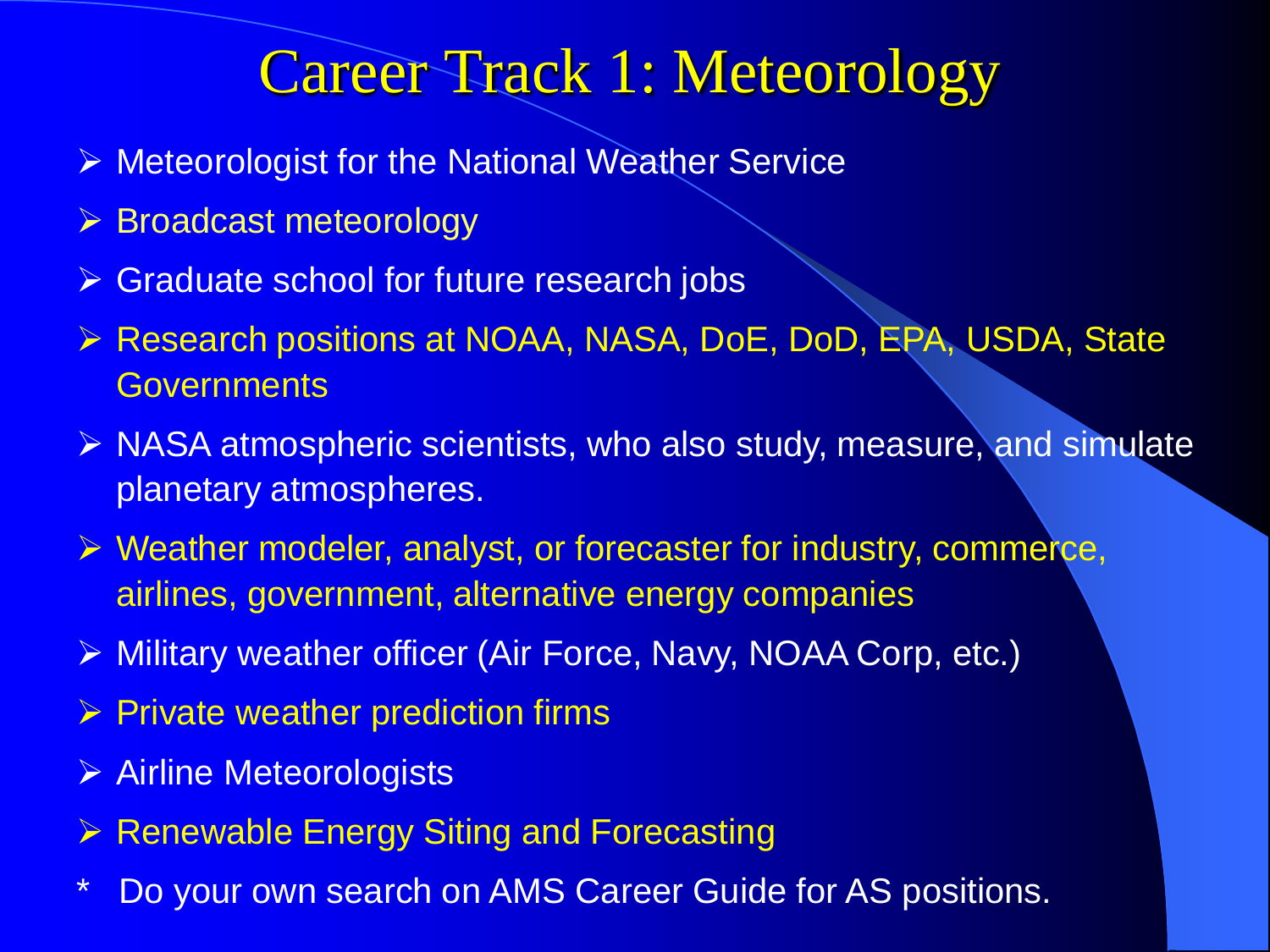#### Career Track 2: Climatology

- **► Graduate school for future research jobs**
- Analyst and modeling for environmental impact studies
- ▶ Climate Positions in State and Local Governments (many have sustainability positions, climate positions)
- $\triangleright$  Climate/weather derivatives taking seasonal prediction information and using it for business
- $\triangleright$  Climate observations/monitoring jobs with NASA, USGS, NOAA; jobs related to climate changes
- Reinsurance industry (risk management for natural disasters)
- Alternative energy companies (e.g., wind power, solar power analysis)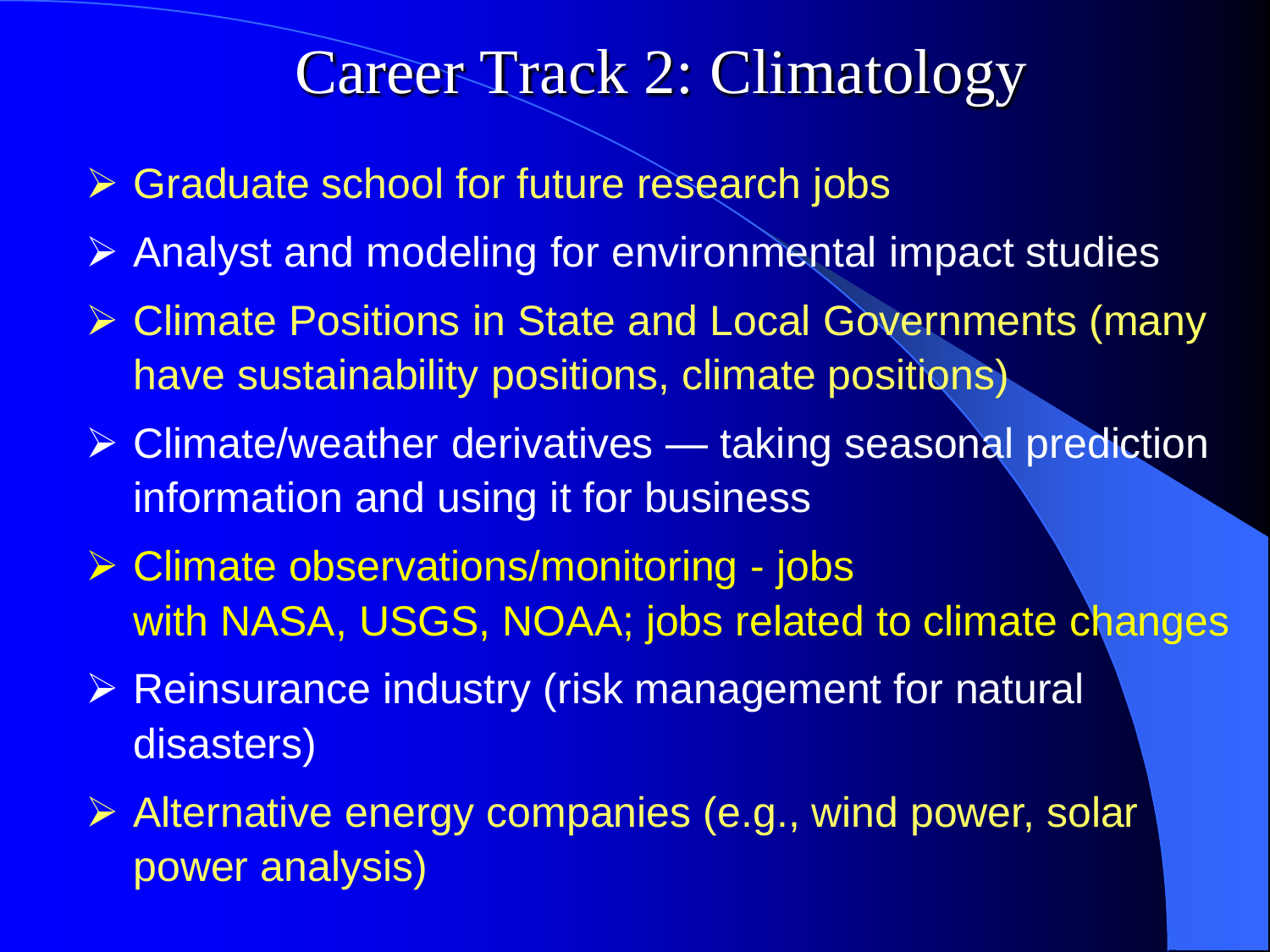### Career Track 3: Air Quality and Atmospheric **Chemistry**

- Graduate school for future research jobs
- ▶ Air Quality Forecasting and Monitoring for regional (e.g. Puget Sound Clean Air Agency), state (e.g. Department of Ecology Air Quality Program), and federal governments (e.g. EPA)
- $\triangleright$  Air Quality Consulting
- **► Environmental Consulting**
- $\triangleright$  Analytical Instrumentation, sales, marketing, and R&D; there are small businesses that cater to air quality monitoring, but also opportunities at larger companies that are selling tools for Environmental Monitoring generally.
- ▶ Non-governmental Organizations (NGOs) e.g. Clean Air Task Force